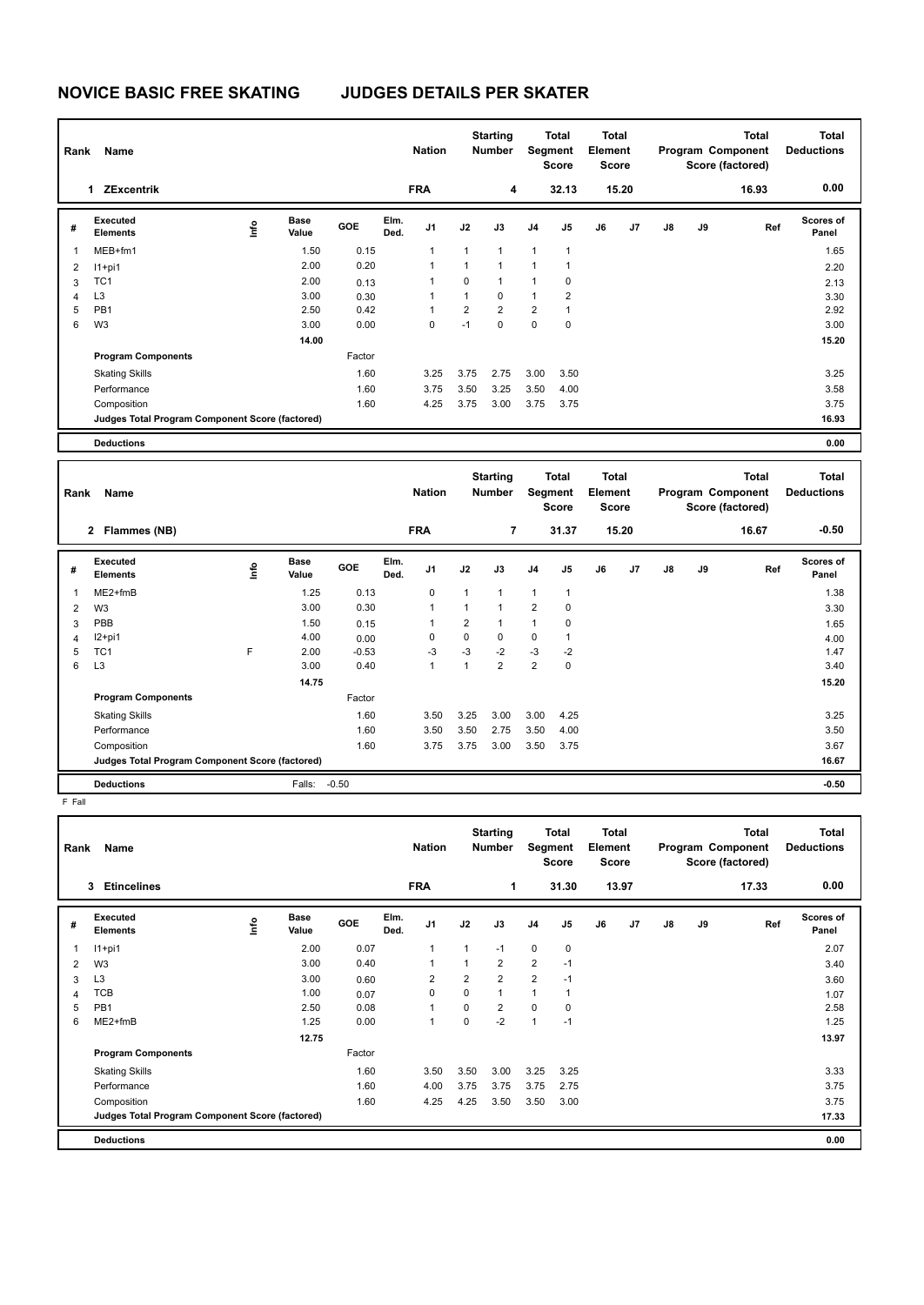## **NOVICE BASIC FREE SKATING JUDGES DETAILS PER SKATER**

| Rank           | Name                                            |    |                      |         |              | <b>Nation</b>  |                | <b>Starting</b><br><b>Number</b> |                         | <b>Total</b><br>Segment<br>Score | Total<br>Element<br><b>Score</b>        |       |    |    | <b>Total</b><br>Program Component<br>Score (factored) | <b>Total</b><br><b>Deductions</b> |
|----------------|-------------------------------------------------|----|----------------------|---------|--------------|----------------|----------------|----------------------------------|-------------------------|----------------------------------|-----------------------------------------|-------|----|----|-------------------------------------------------------|-----------------------------------|
|                | 4 Axel Ice                                      |    |                      |         |              | <b>FRA</b>     |                | 8                                |                         | 28.90                            |                                         | 13.97 |    |    | 14.93                                                 | 0.00                              |
| #              | Executed<br><b>Elements</b>                     | ۴٥ | <b>Base</b><br>Value | GOE     | Elm.<br>Ded. | J <sub>1</sub> | J2             | J3                               | J <sub>4</sub>          | J <sub>5</sub>                   | J6                                      | J7    | J8 | J9 | Ref                                                   | Scores of<br>Panel                |
| $\mathbf{1}$   | $11+pi1$                                        |    | 2.00                 | 0.20    |              | $\mathbf{1}$   | $\mathbf{1}$   | $-1$                             | $\mathbf{1}$            | $\overline{2}$                   |                                         |       |    |    |                                                       | 2.20                              |
| 2              | $ME1 + fmB$                                     |    | 1.00                 | 0.10    |              | $\mathbf 0$    | $\overline{2}$ | $\mathbf{1}$                     | $\mathbf{1}$            | $\mathbf{1}$                     |                                         |       |    |    |                                                       | 1.10                              |
| 3              | TC <sub>1</sub>                                 |    | 2.00                 | 0.07    |              | 1              | $\mathbf{1}$   | $\pmb{0}$                        | $-1$                    | 0                                |                                         |       |    |    |                                                       | 2.07                              |
| 4              | L <sub>3</sub>                                  |    | 3.00                 | 0.20    |              | $\mathbf 0$    | 0              | $\mathbf{1}$                     | $\overline{2}$          | $\mathbf{1}$                     |                                         |       |    |    |                                                       | 3.20                              |
| 5              | W <sub>3</sub>                                  |    | 3.00                 | $-0.10$ |              | $\mathbf 0$    | 0              | $\mathbf 0$                      | $-1$                    | $-1$                             |                                         |       |    |    |                                                       | 2.90                              |
| 6              | PB <sub>1</sub>                                 |    | 2.50                 | 0.00    |              | $-1$           | 0              | $\Omega$                         | $\mathsf 0$             | $\mathbf 0$                      |                                         |       |    |    |                                                       | 2.50                              |
|                |                                                 |    | 13.50                |         |              |                |                |                                  |                         |                                  |                                         |       |    |    |                                                       | 13.97                             |
|                | <b>Program Components</b>                       |    |                      | Factor  |              |                |                |                                  |                         |                                  |                                         |       |    |    |                                                       |                                   |
|                | <b>Skating Skills</b>                           |    |                      | 1.60    |              | 3.50           | 3.50           | 2.25                             | 2.75                    | 4.00                             |                                         |       |    |    |                                                       | 3.25                              |
|                | Performance                                     |    |                      | 1.60    |              | 3.25           | 3.00           | 2.75                             | 3.00                    | 4.25                             |                                         |       |    |    |                                                       | 3.08                              |
|                | Composition                                     |    |                      | 1.60    |              | 3.25           | 3.00           | 2.25                             | 2.75                    | 4.25                             |                                         |       |    |    |                                                       | 3.00                              |
|                | Judges Total Program Component Score (factored) |    |                      |         |              |                |                |                                  |                         |                                  |                                         |       |    |    |                                                       | 14.93                             |
|                | <b>Deductions</b>                               |    |                      |         |              |                |                |                                  |                         |                                  |                                         |       |    |    |                                                       | 0.00                              |
|                |                                                 |    |                      |         |              |                |                |                                  |                         |                                  |                                         |       |    |    |                                                       |                                   |
| Rank           | Name                                            |    |                      |         |              | <b>Nation</b>  |                | <b>Starting</b><br><b>Number</b> |                         | <b>Total</b><br>Segment<br>Score | <b>Total</b><br>Element<br><b>Score</b> |       |    |    | <b>Total</b><br>Program Component<br>Score (factored) | <b>Total</b><br><b>Deductions</b> |
|                | 5 Salamandres (NB)                              |    |                      |         |              | <b>FRA</b>     |                | 6                                |                         | 25.62                            |                                         | 9.69  |    |    | 16.93                                                 | $-1.00$                           |
| #              | Executed<br><b>Elements</b>                     | ۴  | <b>Base</b><br>Value | GOE     | Elm.<br>Ded. | J <sub>1</sub> | J2             | J3                               | J <sub>4</sub>          | $\mathsf{J}5$                    | J6                                      | J7    | J8 | J9 | Ref                                                   | Scores of<br>Panel                |
| $\mathbf{1}$   | L <sub>3</sub>                                  | F  | 3.00                 | $-0.40$ |              | $-1$           | $-1$           | $-2$                             | $-2$                    | $\mathbf{1}$                     |                                         |       |    |    |                                                       | 2.60                              |
| $\overline{2}$ | $ME1 + fmB$                                     |    | 1.00                 | 0.07    |              | $\mathbf 0$    | $\overline{2}$ | $\mathbf{1}$                     | $\mathbf{1}$            | $-1$                             |                                         |       |    |    |                                                       | 1.07                              |
| 3              | <b>TCB</b>                                      |    | 1.00                 | 0.00    |              | $\mathbf 0$    | 0              | $\mathbf 0$                      | 0                       | $\mathbf 0$                      |                                         |       |    |    |                                                       | 1.00                              |
| $\overline{4}$ | IB+pi                                           |    | 0.25                 | 0.02    |              | 1              | $\mathbf{1}$   | $\mathbf 0$                      | $\mathbf{1}$            | 0                                |                                         |       |    |    |                                                       | 0.27                              |
| 5              | PBB                                             |    | 1.50                 | 0.15    |              | $\mathbf{1}$   | $\mathbf{1}$   | $\mathbf{1}$                     | $\overline{\mathbf{c}}$ | $\mathbf{1}$                     |                                         |       |    |    |                                                       | 1.65                              |
| 6              | W <sub>3</sub>                                  |    | 3.00                 | 0.10    |              | $\mathbf 0$    | $\overline{0}$ | $\overline{1}$                   | $\mathbf{1}$            | $\mathbf 0$                      |                                         |       |    |    |                                                       | 3.10                              |
|                |                                                 |    | 9.75                 |         |              |                |                |                                  |                         |                                  |                                         |       |    |    |                                                       | 9.69                              |
|                | <b>Program Components</b>                       |    |                      | Factor  |              |                |                |                                  |                         |                                  |                                         |       |    |    |                                                       |                                   |

**Judges Total Program Component Score (factored) 16.93**

**Deductions** Falls: -1.00 **-1.00**

F Fall

| Rank | Name<br><b>Ice Angels</b><br>6                  |      |                      |         |              | <b>Nation</b><br><b>FRA</b> |          | <b>Starting</b><br>Number<br>3 | Segment | Total<br><b>Score</b><br>24.94 | Total<br>Element<br><b>Score</b> | 12.21 |               |    | <b>Total</b><br>Program Component<br>Score (factored)<br>13.73 | <b>Total</b><br><b>Deductions</b><br>$-1.00$ |
|------|-------------------------------------------------|------|----------------------|---------|--------------|-----------------------------|----------|--------------------------------|---------|--------------------------------|----------------------------------|-------|---------------|----|----------------------------------------------------------------|----------------------------------------------|
|      |                                                 |      |                      |         |              |                             |          |                                |         |                                |                                  |       |               |    |                                                                |                                              |
| #    | Executed<br><b>Elements</b>                     | lnfo | <b>Base</b><br>Value | GOE     | Elm.<br>Ded. | J1                          | J2       | J3                             | J4      | J5                             | J6                               | J7    | $\mathsf{J}8$ | J9 | Ref                                                            | <b>Scores of</b><br>Panel                    |
|      | W <sub>3</sub>                                  |      | 3.00                 | 0.30    |              | $\mathbf 0$                 | 1        | $\overline{2}$                 | 1       | 1                              |                                  |       |               |    |                                                                | 3.30                                         |
| 2    | PBB                                             | F    | 1.50                 | $-0.40$ |              | $-3$                        | $-2$     | $-3$                           | $-4$    | $-1$                           |                                  |       |               |    |                                                                | 1.10                                         |
| 3    | $11 + piB$                                      |      | 1.25                 | $-0.09$ |              | $-1$                        | 0        | $-1$                           | $-1$    | 0                              |                                  |       |               |    |                                                                | 1.16                                         |
| 4    | TC <sub>1</sub>                                 |      | 2.00                 | $-0.20$ |              | $-2$                        | $-1$     | $-1$                           | $-1$    | $-1$                           |                                  |       |               |    |                                                                | 1.80                                         |
| 5    | L <sub>3</sub>                                  |      | 3.00                 | 0.10    |              | 0                           | 1        | $\overline{1}$                 | 0       | 0                              |                                  |       |               |    |                                                                | 3.10                                         |
| 6    | ME1+fm1                                         |      | 1.75                 | 0.00    |              | $\mathbf 0$                 | $\Omega$ | 0                              | 1       | 0                              |                                  |       |               |    |                                                                | 1.75                                         |
|      |                                                 |      | 12.50                |         |              |                             |          |                                |         |                                |                                  |       |               |    |                                                                | 12.21                                        |
|      | <b>Program Components</b>                       |      |                      | Factor  |              |                             |          |                                |         |                                |                                  |       |               |    |                                                                |                                              |
|      | <b>Skating Skills</b>                           |      |                      | 1.60    |              | 2.25                        | 2.75     | 2.00                           | 2.75    | 3.25                           |                                  |       |               |    |                                                                | 2.58                                         |
|      | Performance                                     |      |                      | 1.60    |              | 2.75                        | 3.00     | 3.00                           | 2.25    | 3.00                           |                                  |       |               |    |                                                                | 2.92                                         |
|      | Composition                                     |      |                      | 1.60    |              | 3.25                        | 4.50     | 2.75                           | 3.00    | 3.00                           |                                  |       |               |    |                                                                | 3.08                                         |
|      | Judges Total Program Component Score (factored) |      |                      |         |              |                             |          |                                |         |                                |                                  |       |               |    |                                                                | 13.73                                        |
|      | <b>Deductions</b>                               |      | Falls:               | $-1.00$ |              |                             |          |                                |         |                                |                                  |       |               |    |                                                                | $-1.00$                                      |

Skating Skills 3.25 3.50 2.75 3.50 4.00 1.60 3.42

Performance 1.60 3.50 3.25 3.25 3.00 3.75 3.33 Composition 1.60 4.00 4.25 3.00 3.75 3.75 3.83